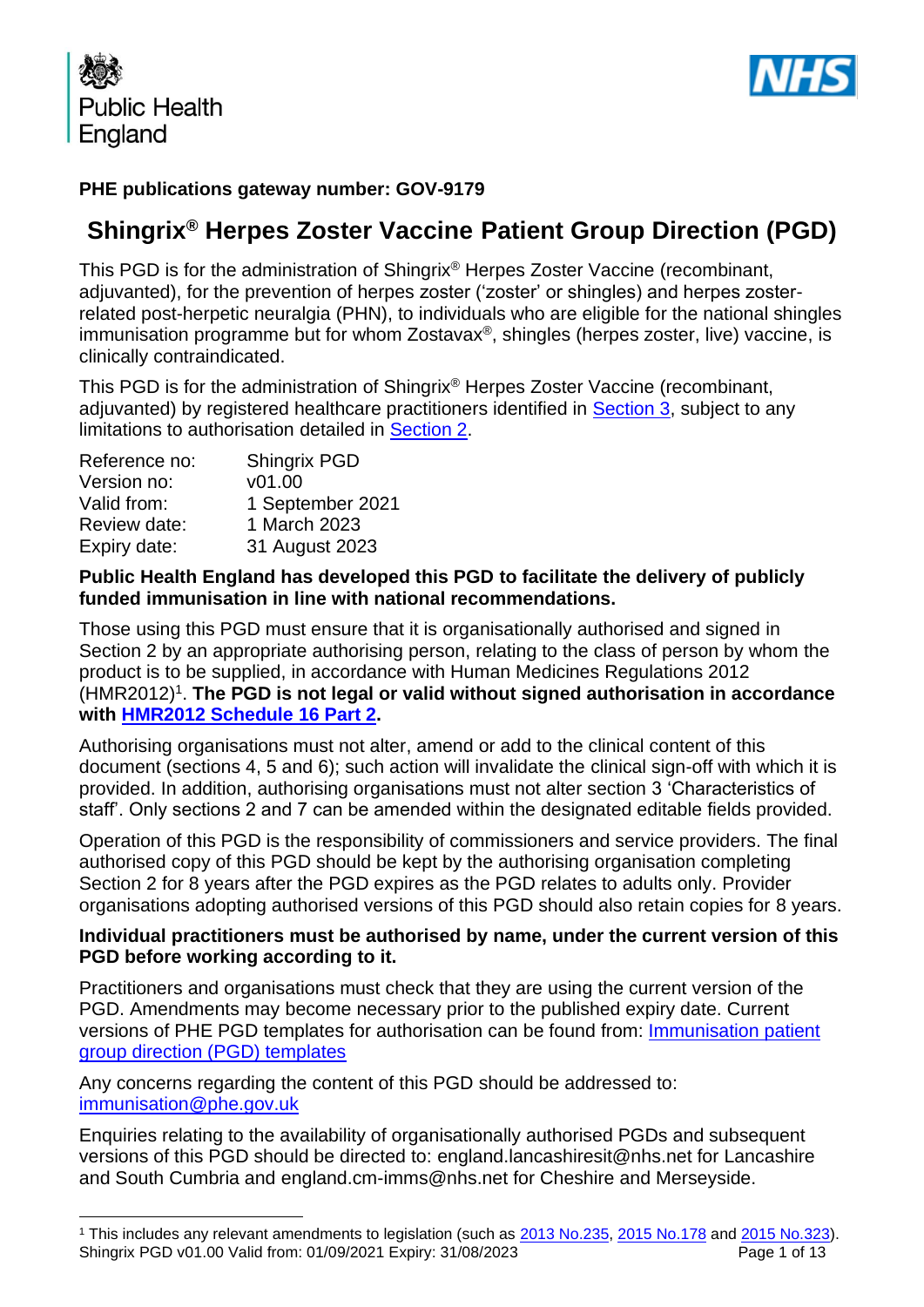# **Change history**

| Version<br>number | <b>Change details</b>                               | <b>Date</b>    |
|-------------------|-----------------------------------------------------|----------------|
| V01.00            | New Shingrix <sup>®</sup> Herpes Zoster Vaccine PGD | 22 August 2021 |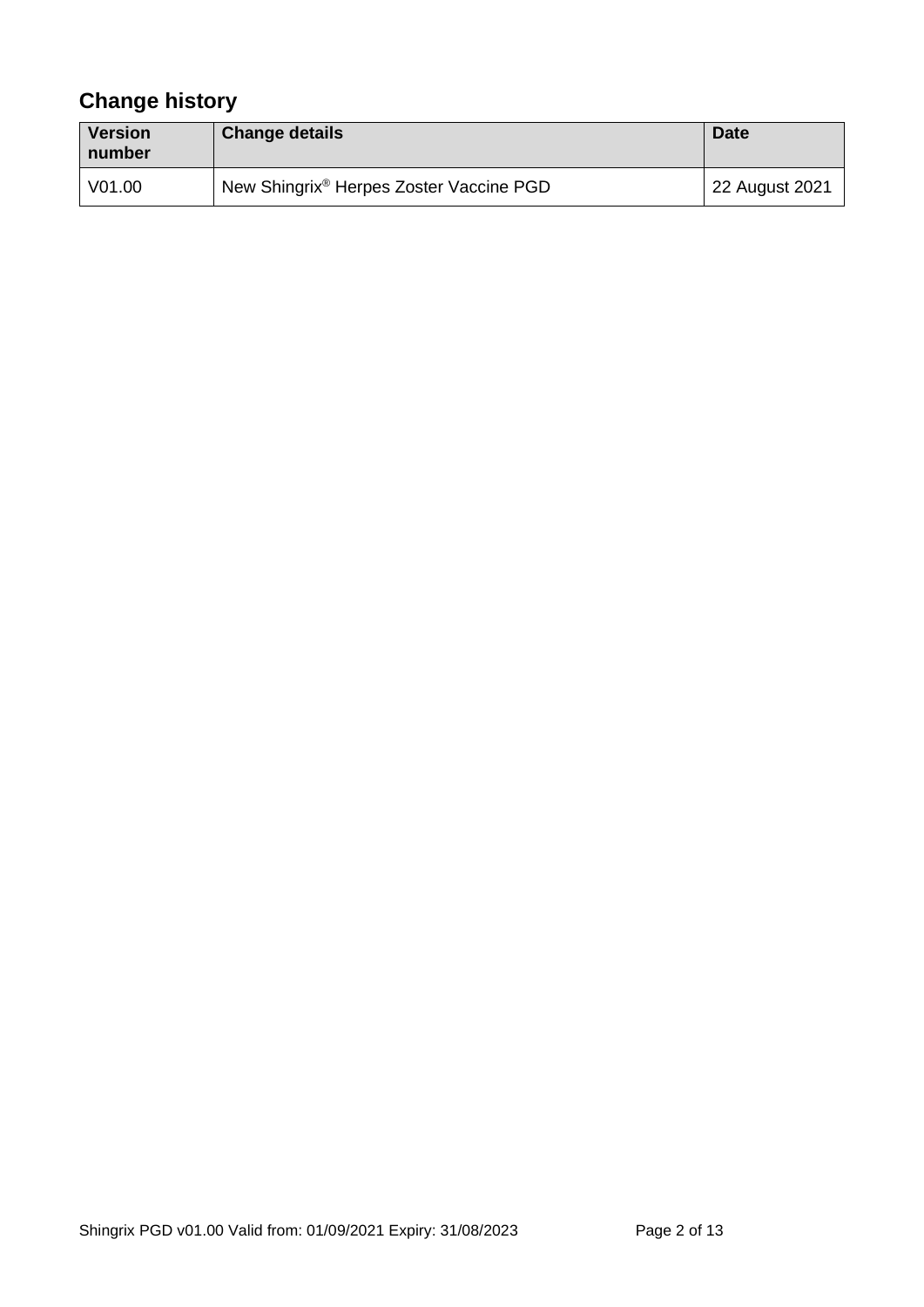# **1. PGD development**

This PGD has been developed by the following health professionals on behalf of Public Health England:

| Developed by:                                      | <b>Name</b>                                                                                             | <b>Signature</b> | <b>Date</b> |
|----------------------------------------------------|---------------------------------------------------------------------------------------------------------|------------------|-------------|
| <b>Pharmacist</b><br>(Lead Author)                 | Elizabeth Graham<br>Lead Pharmacist, Immunisation and<br>Countermeasures, PHE                           |                  | 25/08/2021  |
| <b>Doctor</b>                                      | Mary Ramsay<br>Consultant Epidemiologist and Head of<br>Immunisation and Countermeasures,<br><b>PHE</b> | Mary Ramsay      | 25/08/2021  |
| <b>Registered Nurse</b><br>(Chair of Expert Panel) | David Green<br>Nurse Consultant, Immunisations and<br>Countermeasures, PHE                              |                  | 25/08/2021  |

This PGD has been peer reviewed by the PHE Immunisations PGD Expert Panel in accordance with PHE PGD Policy. It has been ratified by the PHE Medicines Governance Group and the PHE Quality and Clinical Governance Delivery Board.

#### **Expert Panel**

| <b>Name</b>           | <b>Designation</b>                                                                                                                                                    |
|-----------------------|-----------------------------------------------------------------------------------------------------------------------------------------------------------------------|
| Nicholas Aigbogun     | Consultant in Communicable Disease Control, Yorkshire and Humber<br>Health Protection Team, Public Health England                                                     |
| Gayatri Amirthalingam | Consultant Epidemiologist, Immunisation and Countermeasures,<br><b>Public Health England</b>                                                                          |
| Sarah Dermont         | Clinical Project Coordinator and Registered Midwife, NHS Infectious<br>Diseases in Pregnancy Screening Programme, Public Health England                               |
| <b>Ed Gardner</b>     | Advanced Paramedic Practitioner / Emergency Care Practitioner,<br>Medicines Manager, Proactive Care Lead                                                              |
| Michelle Jones        | Senior Medicines Optimisation Pharmacist, NHS Bristol North<br>Somerset and South Gloucestershire CCG                                                                 |
| Jacqueline Lamberty   | Lead Pharmacist Medicines Management Services, Public Health<br>England                                                                                               |
| Vanessa MacGregor     | Consultant in Communicable Disease Control, Public Health England,<br><b>East Midlands Health Protection Team</b>                                                     |
| Alison Mackenzie      | Consultant in Public Health Medicine / Screening and Immunisation<br>Lead, Public Health England (South West) / NHS England and NHS<br>Improvement South (South West) |
| <b>Gill Marsh</b>     | Principal Screening and Immunisation Manager, Public Health<br>England / NHS England and NHS Improvement (North West)                                                 |
| Lesley McFarlane      | Screening and Immunisation Manager: Clinical (COVID-19 and<br>Influenza), Public Health England / NHS England and NHS<br>Improvement (Midlands)                       |
| <b>Tushar Shah</b>    | Lead Pharmacy Advisor, NHS England and NHS Improvement<br>(London Region)                                                                                             |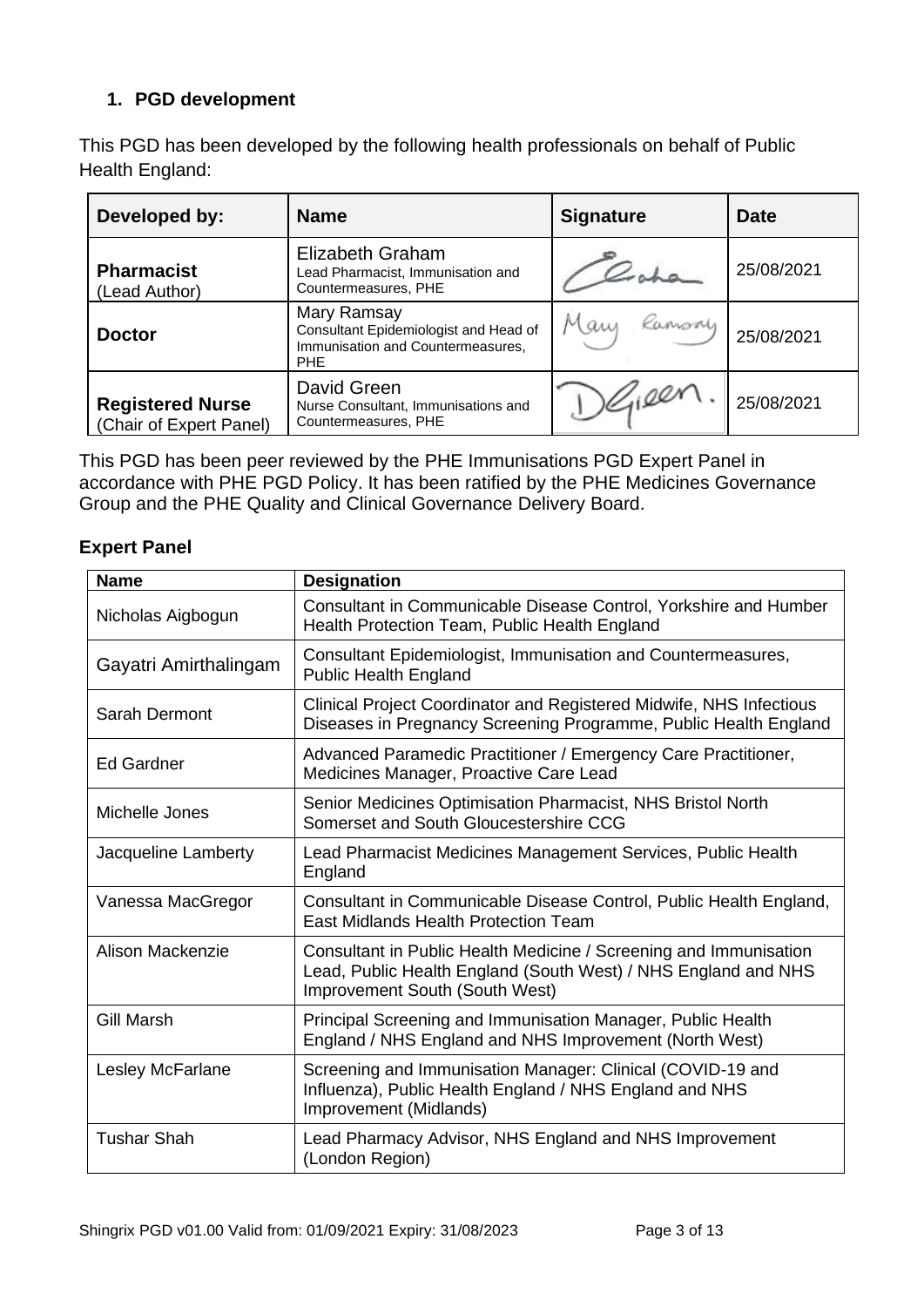## **2. Organisational authorisations**

This PGD is not legally valid until it has had the relevant organisational authorisation.

It is the responsibility of the organisation that has legal authority to authorise the PGD, to ensure that all legal and governance requirements are met. The authorising body accepts governance responsibility for the appropriate use of the PGD.

NHS England and NHS Improvement (North West) authorises this PGD for use by the services or providers listed below:

Authorised for use by the following organisations and/or services Immunisation services in Lancashire, South Cumbria, Cheshire and Merseyside commissioned by NHS England and NHS Improvement (North West).

<span id="page-3-0"></span>Limitations to authorisation

Users of this PGD should note that where they are commissioned to immunise certain groups, this PGD does not constitute permission to offer immunisation beyond groups they are commissioned to immunise.

| Organisational approval (legal requirement) |                    |             |             |
|---------------------------------------------|--------------------|-------------|-------------|
| <b>Role</b>                                 | <b>Name</b>        | <b>Sign</b> | <b>Date</b> |
| <b>Medical Director for</b>                 | Dr Michael Gregory |             | 01/09/2021  |
| Commissioning, NHS                          |                    |             |             |
| England and NHS                             |                    | m. Cingay   |             |
| Improvement (North West)                    |                    |             |             |

| Additional signatories according to locally agreed policy     |             |      |             |
|---------------------------------------------------------------|-------------|------|-------------|
| <b>Role</b>                                                   | <b>Name</b> | Sign | <b>Date</b> |
| Authorisation by<br>Independent<br><b>Contractor/Provider</b> |             |      |             |
|                                                               |             |      |             |

Local enquiries regarding the use of this PGD may be directed to england.lancashiresit@nhs.net for Lancashire and South Cumbria providers and england.cm-imms@nhs.net for Cheshire and Merseyside providers.

Section 7 provides a practitioner authorisation sheet. Individual practitioners must be authorised by name to work to this PGD. Alternative practitioner authorisation sheets may be used where appropriate in accordance with local policy but this should be an individual agreement or a multiple practitioner authorisation sheet as included at the end of this PGD.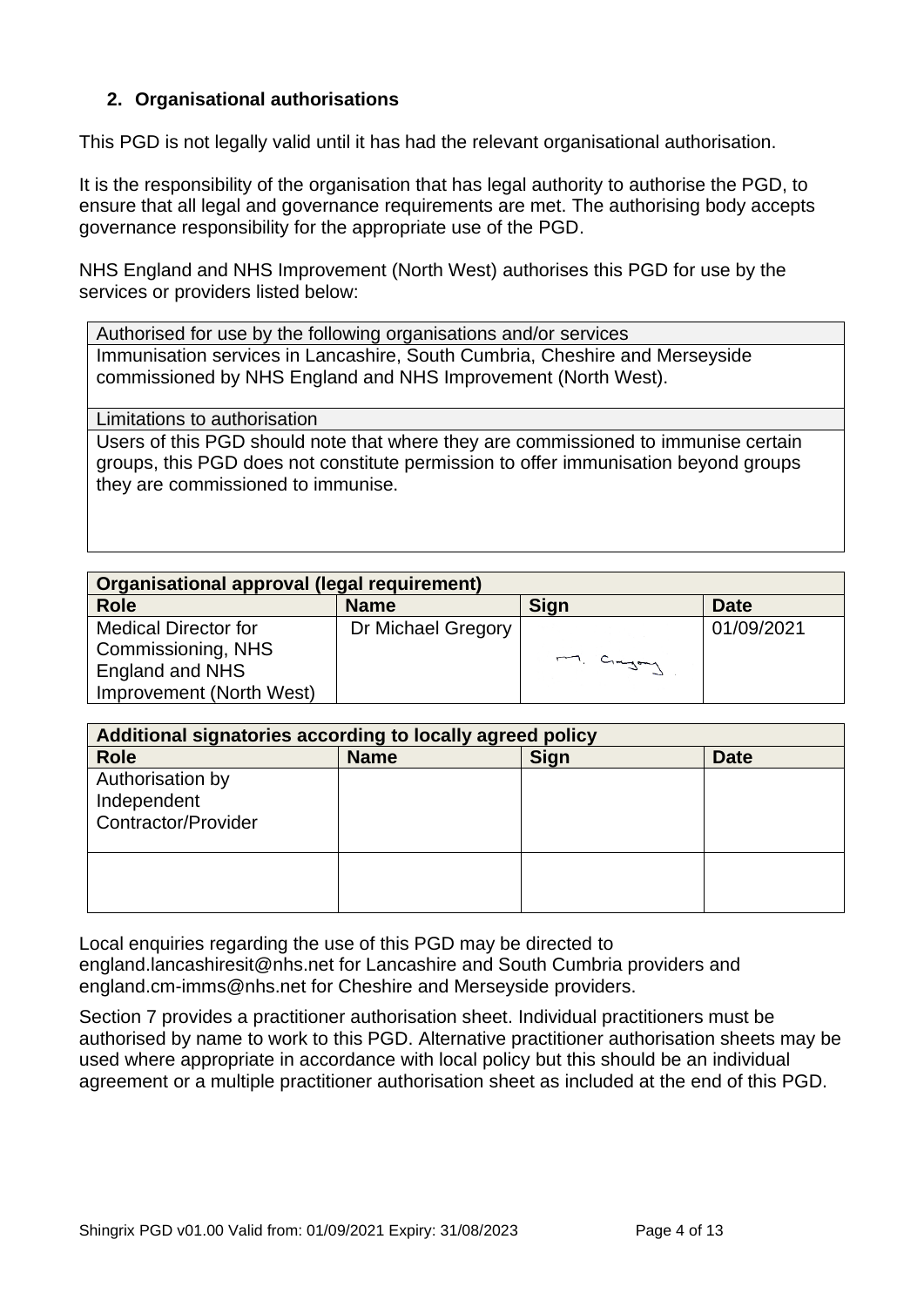# <span id="page-4-0"></span>**3. Characteristics of staff**

<span id="page-4-1"></span>

| <b>Qualifications and</b><br>professional registration | Registered professional with one of the following bodies:<br>nurses and midwives currently registered with the Nursing and<br>Midwifery Council (NMC)<br>pharmacists currently registered with the General Pharmaceutical<br>$\bullet$<br>Council (GPhC) (Note: This PGD is not relevant to privately<br>provided community pharmacy services)<br>paramedics and physiotherapists currently registered with Health<br>and Care Professions Council (HCPC)<br>The practitioners above must also fulfil the <b>Additional requirements</b><br>detailed below.<br>Check Section 2 Limitations to authorisation to confirm whether all<br>practitioners listed above have organisational authorisation to work<br>under this PGD.                                                                                                                                                                                                                                                                                                                                                                                                                                                                                                                                                                                                                                                                                                                           |
|--------------------------------------------------------|---------------------------------------------------------------------------------------------------------------------------------------------------------------------------------------------------------------------------------------------------------------------------------------------------------------------------------------------------------------------------------------------------------------------------------------------------------------------------------------------------------------------------------------------------------------------------------------------------------------------------------------------------------------------------------------------------------------------------------------------------------------------------------------------------------------------------------------------------------------------------------------------------------------------------------------------------------------------------------------------------------------------------------------------------------------------------------------------------------------------------------------------------------------------------------------------------------------------------------------------------------------------------------------------------------------------------------------------------------------------------------------------------------------------------------------------------------|
| <b>Additional requirements</b>                         | Additionally, practitioners:<br>must be authorised by name as an approved practitioner under<br>the current terms of this PGD before working to it<br>must have undertaken appropriate training for working under<br>$\bullet$<br>PGDs for supply/administration of medicines<br>must be competent in the use of PGDs (see NICE Competency<br>framework for health professionals using PGDs)<br>must be familiar with the vaccine product and alert to changes in<br>$\bullet$<br>the Summary of Product Characteristics (SPC), Immunisation<br>Against Infectious Disease ('The Green Book'), and national and<br>local immunisation programmes<br>must have undertaken training appropriate to this PGD as<br>required by local policy and in line with the National Minimum<br><b>Standards and Core Curriculum for Immunisation Training</b><br>must be competent to undertake immunisation and to discuss<br>$\bullet$<br>issues related to immunisation<br>must be competent in the handling and storage of vaccines, and<br>$\bullet$<br>management of the cold chain<br>must be competent in the recognition and management of<br>anaphylaxis<br>must have access to the PGD and associated online resources<br>$\bullet$<br>should fulfil any additional requirements defined by local policy<br>$\bullet$<br>The individual practitioner must be authorised by name, under<br>the current version of this PGD before working according to it. |
| <b>Continued training</b><br>requirements              | Practitioners must ensure they are up to date with relevant issues<br>and clinical skills relating to immunisation and management of<br>anaphylaxis, with evidence of appropriate Continued Professional<br>Development (CPD).<br>Practitioners should be constantly alert to any subsequent<br>recommendations from Public Health England and/or NHS England<br>and NHS Improvement and other sources of medicines information.<br>Note: The most current national recommendations should be<br>followed but a Patient Specific Direction (PSD) may be required to<br>administer the vaccine in line with updated recommendations that<br>are outside the criteria specified in this PGD.                                                                                                                                                                                                                                                                                                                                                                                                                                                                                                                                                                                                                                                                                                                                                              |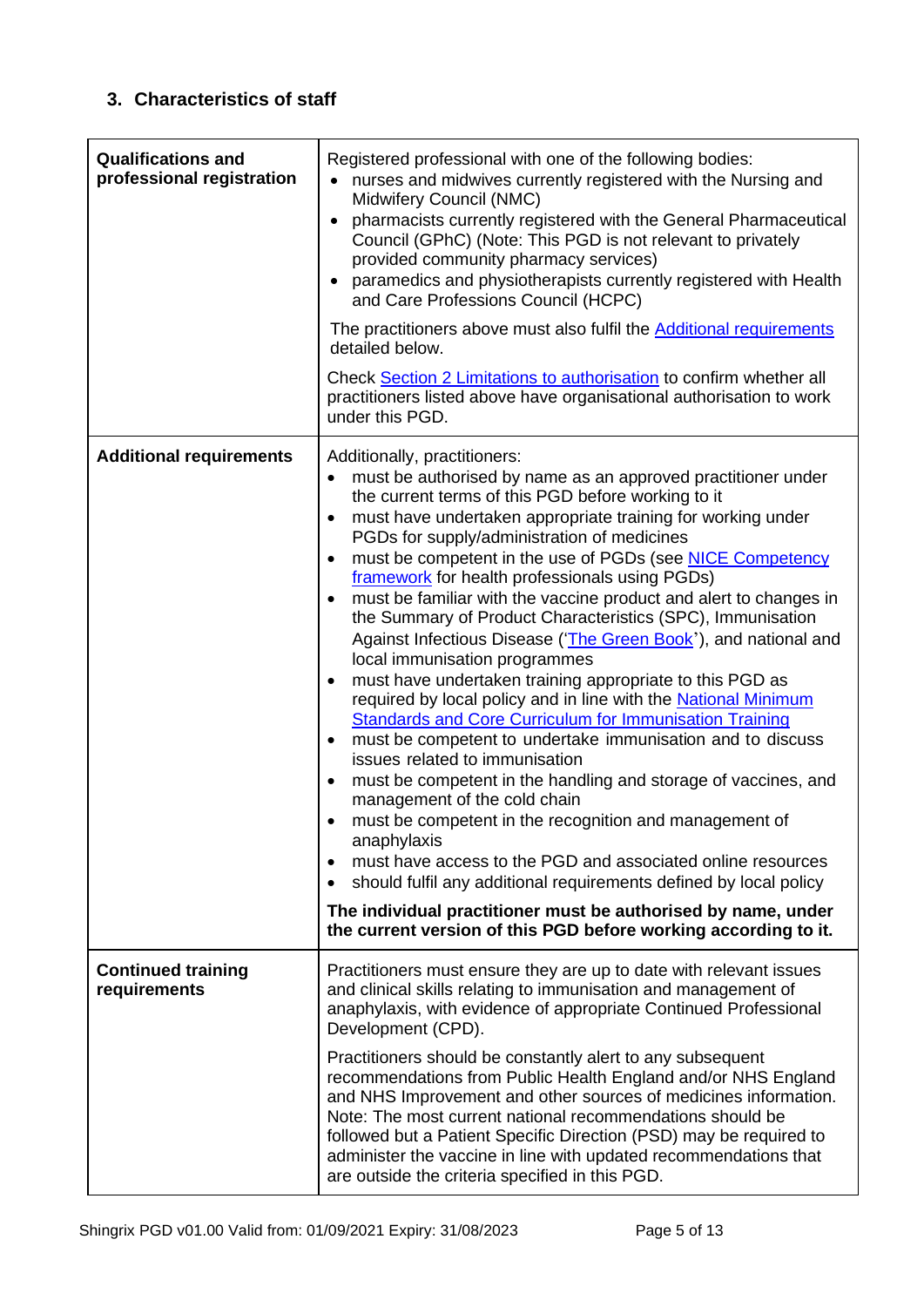## **4. Clinical condition or situation to which this PGD applies**

<span id="page-5-0"></span>

| <b>Clinical condition or</b><br>situation to which this<br><b>PGD applies</b> | Shingrix <sup>®</sup> Herpes Zoster Vaccine (recombinant, adjuvanted) is<br>indicated for the prevention of herpes zoster ('zoster' or shingles)<br>and herpes zoster-related post-herpetic neuralgia (PHN) and this<br>PGD applies to its administration to adults who are eligible for the<br>national shingles immunisation programme but for whom Zostavax <sup>®</sup> ,<br>shingles (herpes zoster, live) vaccine is clinically contraindicated<br>because of immunosuppression, in accordance with the<br>recommendations given in Chapter 28a of Immunisation Against<br>Infectious Disease: 'The Green Book'.                                               |
|-------------------------------------------------------------------------------|----------------------------------------------------------------------------------------------------------------------------------------------------------------------------------------------------------------------------------------------------------------------------------------------------------------------------------------------------------------------------------------------------------------------------------------------------------------------------------------------------------------------------------------------------------------------------------------------------------------------------------------------------------------------|
| <b>Criteria for inclusion</b>                                                 | Individuals should first be assessed for eligibility for vaccination<br>with Zostavax <sup>®</sup> in accordance with the national shingles<br>immunisation programme (see PHE Zostavax PGD).<br>Individuals for whom Zostavax <sup>®</sup> , shingles (herpes zoster, live)<br>vaccine is clinically contraindicated because of immunosuppression<br>and who:<br>• are aged 70 years (routine cohort)<br>• have existing eligibility for shingles vaccination under the national<br>immunisation programme but remain unimmunised. Individuals<br>from 70 years of age remain eligible to commence shingles<br>immunisation until their 80th birthday. <sup>2</sup> |
| Criteria for exclusion <sup>3</sup>                                           | Individuals for whom no valid consent has been received                                                                                                                                                                                                                                                                                                                                                                                                                                                                                                                                                                                                              |
|                                                                               | Individuals who:<br>• are under 70 years of age<br>• are 80 years of age or over, except those who have received a<br>partial course of Shingrix® <sup>2</sup><br>do not have clinical contraindications to receiving Zostavax®,<br>shingles (herpes zoster, live) vaccine <sup>4</sup><br>have had a confirmed anaphylactic reaction to a previous dose of<br>varicella vaccine or to any component of the vaccine<br>are suffering from acute severe febrile illness (the presence of a<br>minor infection is not a contraindication for immunisation)<br>have shingles infection with active lesions<br>are pregnant                                              |
| <b>Cautions including any</b><br>relevant action to be<br>taken               | The immunogenicity of the vaccine could be reduced in<br>immunosuppressed subjects. Vaccination should proceed in<br>accordance with the national recommendations.                                                                                                                                                                                                                                                                                                                                                                                                                                                                                                   |
|                                                                               | Shingrix <sup>®</sup> should be given with caution to individuals with<br>thrombocytopenia or any coagulation disorder since bleeding may<br>occur following intramuscular administration to these subjects (see<br>Route and method of administration).                                                                                                                                                                                                                                                                                                                                                                                                             |

<sup>2</sup> Where an individual has turned 80 years of age following their first dose of Shingrix®, a second dose should be provided to complete the two-dose schedule.

Shingrix PGD v01.00 Valid from: 01/09/2021 Expiry: 31/08/2023

<sup>&</sup>lt;sup>3</sup> Exclusion under this PGD does not necessarily mean the medication is contraindicated, but it would be outside its remit and another form of authorisation will be required.

<sup>4</sup> Refer to Chapter 28a and [PHE Zostavax PGD](https://www.gov.uk/government/publications/shingles-vaccine-zostavax-patient-group-direction-pgd-template) for further detail of those with clinical contraindications to Zostavax® shingles (herpes zoster, live) vaccine, primarily those with primary or acquired immunodeficiency states or on significant immunosuppressive or immunomodulating therapy.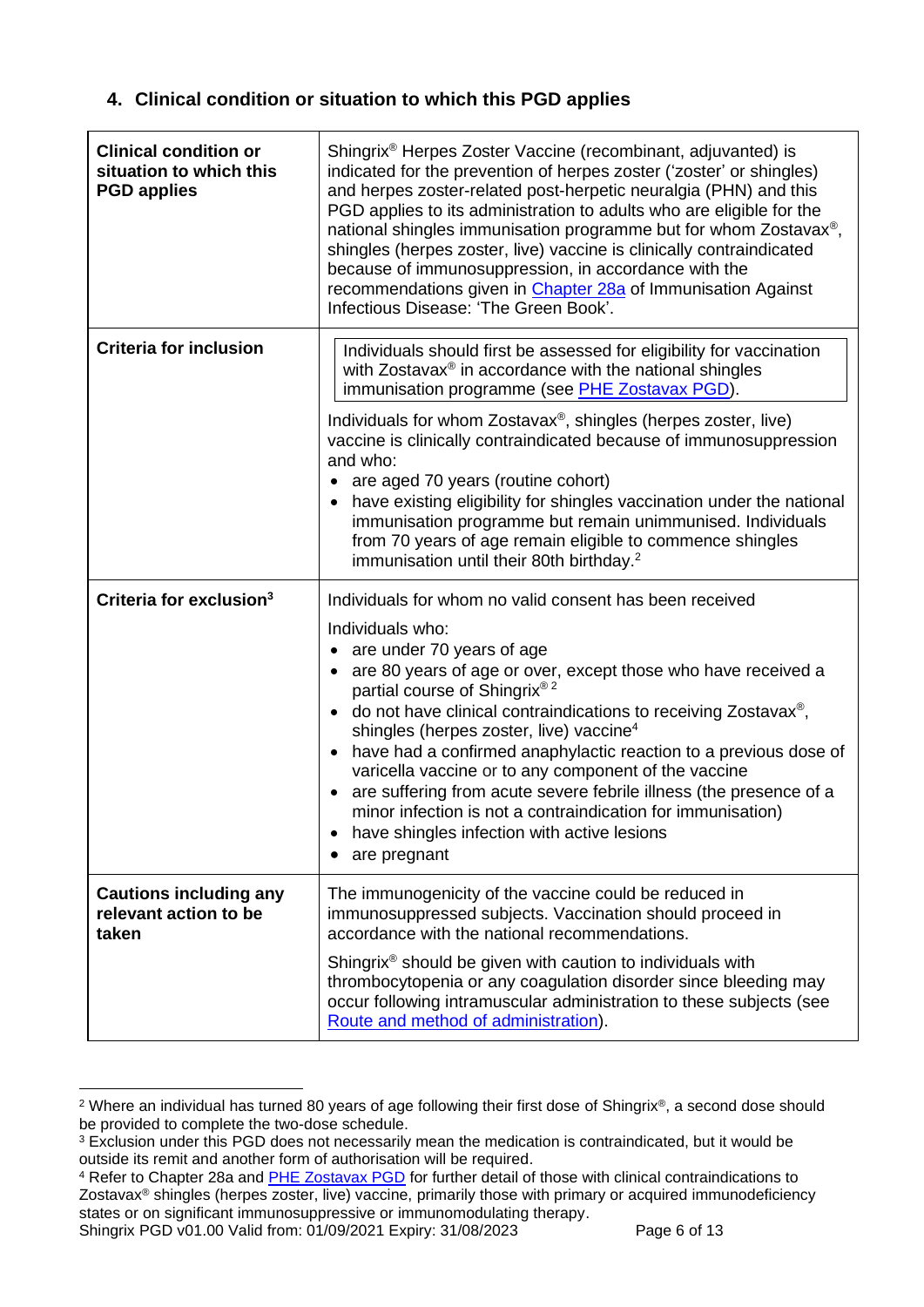| Action to be taken if the<br>patient is excluded       | Individuals who are not of eligible age for the national shingles<br>immunisation programme should be advised when they will become<br>eligible or why they are not eligible for immunisation.                                                                                                                                                                                                         |
|--------------------------------------------------------|--------------------------------------------------------------------------------------------------------------------------------------------------------------------------------------------------------------------------------------------------------------------------------------------------------------------------------------------------------------------------------------------------------|
|                                                        | Individuals who are in an eligible age group but do not have a clinical<br>contraindication to receiving Zostavax®, shingles (herpes zoster,<br>live), vaccine should be assessed to receive Zostavax®. This PGD<br>does not cover the administration of Zostavax <sup>®</sup> .                                                                                                                       |
|                                                        | Individuals who have had a confirmed anaphylactic reaction to a<br>previous dose of varicella vaccine or to any component of the<br>vaccine should not be vaccinated unless approved following the<br>specialist advice of an allergist. A Patient Specific Direction would be<br>required.                                                                                                            |
|                                                        | Individuals suffering acute severe febrile illness should postpone<br>immunisation until they have recovered.                                                                                                                                                                                                                                                                                          |
|                                                        | Individuals who present with a shingles infection with active lesions<br>should postpone immunisation. As individuals eligible for Shingrix®<br>are immunocompromised, and therefore at increased risk of<br>recurrent zoster, there is no need to defer Shingrix® for a particular<br>pre-determined time frame. Shingrix <sup>®</sup> can be give once any active<br>shingles lesions have resolved. |
|                                                        | When administration is postponed arrange a future date for<br>vaccination as appropriate, with due consideration of the individual's<br>age to ensure they will meet the inclusion criteria for immunisation. If<br>vaccination cannot be commenced before the individual is 80 years<br>old explain why vaccination will no longer be indicated.                                                      |
|                                                        | The risk to the individual of not being vaccinated must be taken into<br>account.                                                                                                                                                                                                                                                                                                                      |
|                                                        | Document the reason for exclusion and any action taken in<br>individual's clinical records.                                                                                                                                                                                                                                                                                                            |
|                                                        | Inform or refer to the GP or a prescriber as appropriate.                                                                                                                                                                                                                                                                                                                                              |
| Action to be taken if the<br>patient or carer declines | Informed consent, from the individual or a person legally able to act<br>on the individual's behalf, must be obtained prior to administration.                                                                                                                                                                                                                                                         |
| treatment                                              | Advise the individual/carer about the protective effects of the<br>vaccine, the risks of infection and potential complications.                                                                                                                                                                                                                                                                        |
|                                                        | Document advice given and the decision reached.                                                                                                                                                                                                                                                                                                                                                        |
|                                                        | Inform or refer to the GP or a prescriber as appropriate.                                                                                                                                                                                                                                                                                                                                              |
| <b>Arrangements for referral</b><br>for medical advice | As per local policy                                                                                                                                                                                                                                                                                                                                                                                    |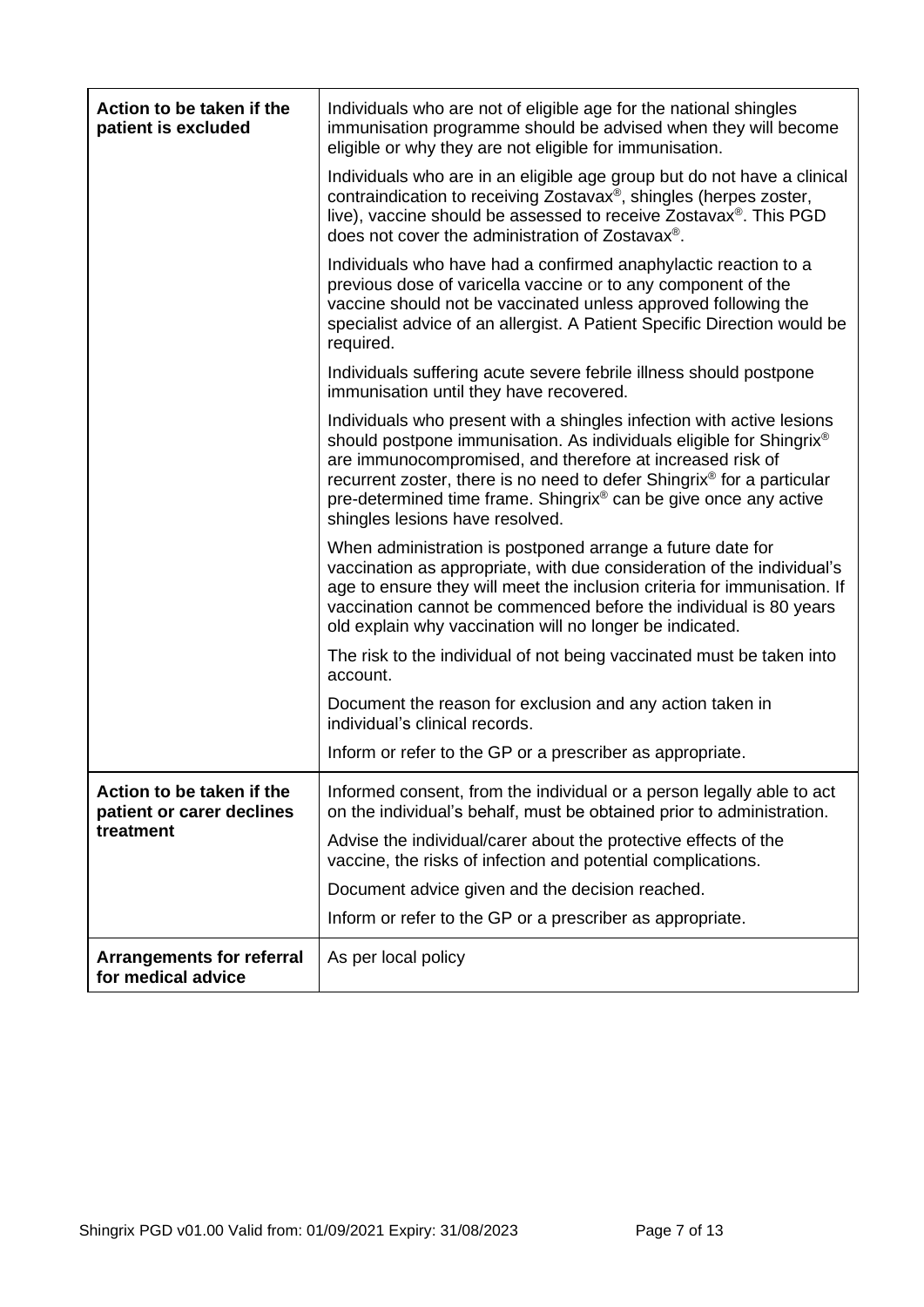# **5. Description of treatment**

<span id="page-7-0"></span>

| Name, strength and<br>formulation of drug | Herpes zoster vaccine (recombinant, adjuvanted):<br>Shingrix <sup>®</sup> , powder and suspension for suspension for injection.<br>$\bullet$<br>After reconstitution, one dose (0.5ml) of Shingrix <sup>®</sup> contains varicella<br>zoster virus glycoprotein E antigen 50 micrograms, adjuvanted with<br>$AS01_B$ .                                                                                                                                                                                                                                                                                                                                                                                                                                                                                                                                                                                                                                                                                                                                                                |
|-------------------------------------------|---------------------------------------------------------------------------------------------------------------------------------------------------------------------------------------------------------------------------------------------------------------------------------------------------------------------------------------------------------------------------------------------------------------------------------------------------------------------------------------------------------------------------------------------------------------------------------------------------------------------------------------------------------------------------------------------------------------------------------------------------------------------------------------------------------------------------------------------------------------------------------------------------------------------------------------------------------------------------------------------------------------------------------------------------------------------------------------|
| Legal category                            | Prescription only medicine (POM).                                                                                                                                                                                                                                                                                                                                                                                                                                                                                                                                                                                                                                                                                                                                                                                                                                                                                                                                                                                                                                                     |
| <b>Black triangle</b> ▼                   | Yes.                                                                                                                                                                                                                                                                                                                                                                                                                                                                                                                                                                                                                                                                                                                                                                                                                                                                                                                                                                                                                                                                                  |
| Off-label use                             | Vaccine should be stored according to the conditions detailed in the<br>Storage section below. However, in the event of an inadvertent or<br>unavoidable deviation of these conditions refer to PHE Vaccine<br>Incident Guidance. Where vaccine is assessed in accordance with<br>these guidelines as appropriate for continued use this would<br>constitute off-label administration under this PGD.                                                                                                                                                                                                                                                                                                                                                                                                                                                                                                                                                                                                                                                                                 |
|                                           | Where a vaccine is recommended off-label consider, as part of the<br>consent process, informing the individual/carer that the vaccine is<br>being offered in accordance with national guidance but that this is<br>outside the product licence.                                                                                                                                                                                                                                                                                                                                                                                                                                                                                                                                                                                                                                                                                                                                                                                                                                       |
| Route / method of<br>administration       | Shingrix <sup>®</sup> must be reconstituted in accordance with the<br>manufacturer's instructions prior to administration.                                                                                                                                                                                                                                                                                                                                                                                                                                                                                                                                                                                                                                                                                                                                                                                                                                                                                                                                                            |
|                                           | Following reconstitution, Shingrix® vaccine is given by intramuscular<br>injection, preferably in the deltoid region of the upper arm.                                                                                                                                                                                                                                                                                                                                                                                                                                                                                                                                                                                                                                                                                                                                                                                                                                                                                                                                                |
|                                           | Subcutaneous administration is not recommended.<br>Maladministration via the subcutaneous route may lead to an<br>increase in transient local reactions.                                                                                                                                                                                                                                                                                                                                                                                                                                                                                                                                                                                                                                                                                                                                                                                                                                                                                                                              |
|                                           | Individuals with bleeding disorders may be vaccinated<br>intramuscularly if, in the opinion of a doctor familiar with the<br>individual's bleeding risk, vaccines or similar small volume<br>intramuscular injections can be administered with reasonable safety<br>by this route. If the individual receives medication/treatment to<br>reduce bleeding, for example treatment for haemophilia,<br>intramuscular vaccination can be scheduled shortly after such<br>medication/treatment is administered. Individuals on stable<br>anticoagulation therapy, including individuals on warfarin who are up<br>to date with their scheduled INR testing and whose latest INR was<br>below the upper threshold of their therapeutic range, can receive<br>intramuscular vaccination. A fine needle (equal to 23 gauge or finer<br>calibre such as 25 gauge) should be used for the vaccination,<br>followed by firm pressure applied to the site (without rubbing) for at<br>least 2 minutes. The individual/carer should be informed about the<br>risk of haematoma from the injection. |
|                                           | When administering at the same time as other vaccines care should<br>be taken to ensure that the appropriate route of injection is used for<br>all the vaccinations.                                                                                                                                                                                                                                                                                                                                                                                                                                                                                                                                                                                                                                                                                                                                                                                                                                                                                                                  |
| Continued over page                       | The vaccines should be given at separate sites, preferably in<br>different limbs. If given in the same limb, they should be given at                                                                                                                                                                                                                                                                                                                                                                                                                                                                                                                                                                                                                                                                                                                                                                                                                                                                                                                                                  |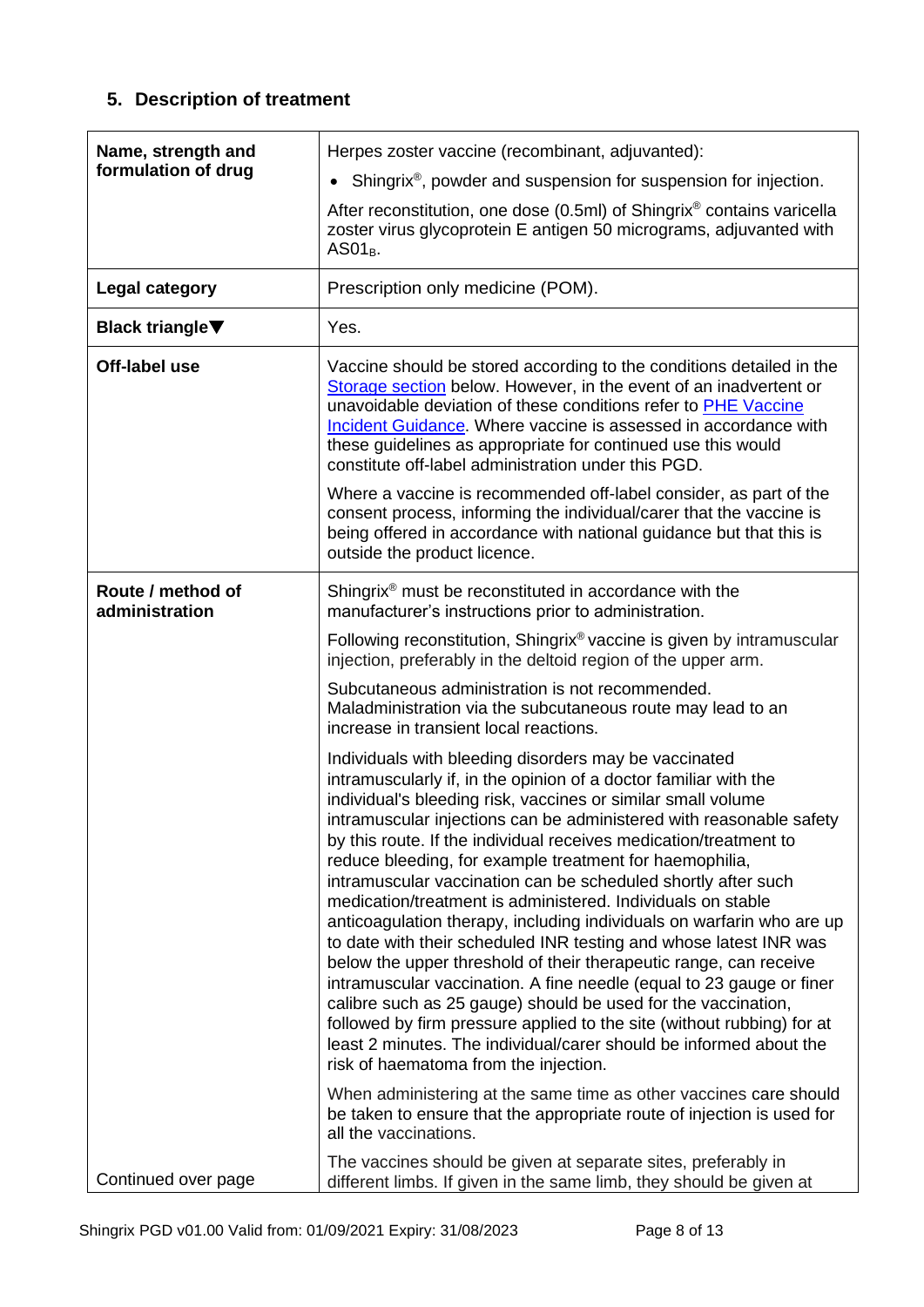<span id="page-8-0"></span>

| Route / method of<br>administration       | least 2.5cm apart. The site at which each vaccine was given should<br>be noted in the individual's records.                                                                                                                                                                                                                           |
|-------------------------------------------|---------------------------------------------------------------------------------------------------------------------------------------------------------------------------------------------------------------------------------------------------------------------------------------------------------------------------------------|
| (continued)                               | The vaccine should be inspected visually for any foreign particulate<br>matter or variation in appearance prior to reconstitution. If either is<br>observed, do not reconstitute the vaccine.                                                                                                                                         |
|                                           | The reconstituted vaccine is an opalescent, colourless to pale<br>brownish liquid. Discard the vaccine if there is any foreign<br>particulate matter and/or variation in appearance.                                                                                                                                                  |
|                                           | After reconstitution, the vaccine should be used promptly.                                                                                                                                                                                                                                                                            |
|                                           | The <b>SPC</b> for the vaccine provides further guidance on reconstitution<br>and administration.                                                                                                                                                                                                                                     |
| Dose and frequency of                     | Single 0.5ml dose per administration.                                                                                                                                                                                                                                                                                                 |
| administration                            | Administer a course of two doses with an 8-week interval between<br>doses.                                                                                                                                                                                                                                                            |
|                                           | If flexibility in the vaccination schedule is necessary, the second<br>dose can be administered between 2 and 6 months after the first<br>dose.                                                                                                                                                                                       |
|                                           | If the course is interrupted it should be resumed but not repeated,<br>even if more than 6 months have elapsed since the first dose.                                                                                                                                                                                                  |
| <b>Duration of treatment</b>              | A two dose course (see Dose and frequency of administration)                                                                                                                                                                                                                                                                          |
| Quantity to be supplied /<br>administered | Single 0.5ml dose per administration.                                                                                                                                                                                                                                                                                                 |
| <b>Supplies</b>                           | Centrally purchased vaccines for the national immunisation<br>programme can only be ordered via ImmForm and are provided free<br>of charge.                                                                                                                                                                                           |
|                                           | Protocols for the ordering, storage and handling of vaccines should<br>be followed to prevent vaccine wastage (see Green Book Chapter 3).                                                                                                                                                                                             |
| <b>Storage</b>                            | Store between +2°C to +8°C.<br>Store in original packaging in order to protect from light.<br>Do not freeze.                                                                                                                                                                                                                          |
|                                           | In the event of an inadvertent or unavoidable deviation of these<br>conditions, vaccine that has been stored outside the conditions<br>stated above should be quarantined and risk assessed for suitability<br>of continued off-label use or appropriate disposal. Refer to PHE<br>Vaccine Incident Guidance.                         |
| <b>Disposal</b>                           | Equipment used for immunisation, including used vials, ampoules, or<br>discharged vaccines in a syringe or applicator, should be disposed of<br>safely in a UN-approved puncture-resistant 'sharps' box, according<br>to local authority arrangements and guidance in the technical<br>memorandum 07-01 (Department of Health, 2013). |
| <b>Drug interactions</b>                  | See the <b>Additional information</b> section for information on co-<br>administration with other vaccines.                                                                                                                                                                                                                           |
|                                           | A detailed list of drug interactions is available in the <b>SPC</b> .                                                                                                                                                                                                                                                                 |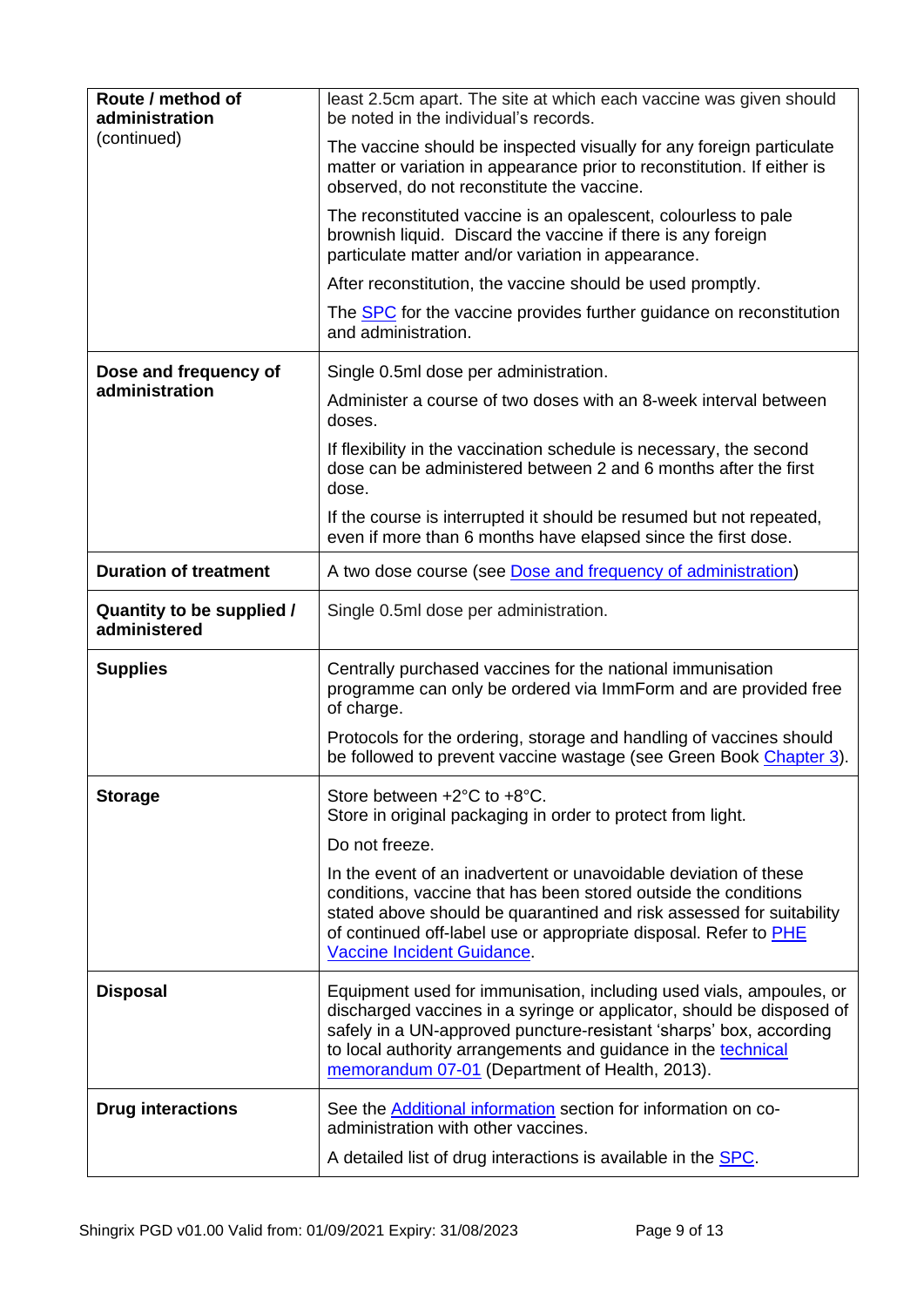<span id="page-9-0"></span>

| <b>Identification and</b><br>management of adverse<br>reactions | The most common adverse reactions observed after administration<br>of Shingrix® are pain at the injection site, myalgia, fatigue and<br>headache. Most of these reactions were not long-lasting (median<br>duration of 2 to 3 days). Other relatively common reactions include<br>injection site reactions (including pain, redness, swelling and/or<br>pruritis), gastrointestinal symptoms (including nausea, vomiting,<br>diarrhoea and/or abdominal pain), chills and fever.<br>A detailed list of adverse reactions is available in the <b>SPC</b> .                                                                          |
|-----------------------------------------------------------------|------------------------------------------------------------------------------------------------------------------------------------------------------------------------------------------------------------------------------------------------------------------------------------------------------------------------------------------------------------------------------------------------------------------------------------------------------------------------------------------------------------------------------------------------------------------------------------------------------------------------------------|
|                                                                 |                                                                                                                                                                                                                                                                                                                                                                                                                                                                                                                                                                                                                                    |
| <b>Reporting procedure of</b><br>adverse reactions              | As with all vaccines, healthcare professionals and individuals/carers<br>are encouraged to report suspected adverse reactions to the<br>Medicines and Healthcare products Regulatory Agency (MHRA)<br>using the Yellow Card reporting scheme or search for MHRA Yellow<br>Card in the Google Play or Apple App Store.                                                                                                                                                                                                                                                                                                              |
|                                                                 | Any adverse reaction to the vaccine should be documented in the<br>individual's record and the individual's GP should be informed.                                                                                                                                                                                                                                                                                                                                                                                                                                                                                                 |
| Written information to be<br>given to patient or carer          | Offer marketing authorisation holder's patient information leaflet<br>(PIL) provided with the vaccine.                                                                                                                                                                                                                                                                                                                                                                                                                                                                                                                             |
| Patient advice / follow up<br>treatment                         | Inform the individual/carer of possible side effects and their<br>management.                                                                                                                                                                                                                                                                                                                                                                                                                                                                                                                                                      |
|                                                                 | Give advice regarding normal reaction to the injection, for example<br>pain at the injection site.                                                                                                                                                                                                                                                                                                                                                                                                                                                                                                                                 |
|                                                                 | The individual/carer should be advised to seek medical advice in<br>the event of a severe adverse reaction.                                                                                                                                                                                                                                                                                                                                                                                                                                                                                                                        |
|                                                                 | When administration is postponed advise the individual when to<br>return for vaccination with due consideration of the individual's age to<br>ensure they will meet the inclusion criteria for immunisation. If<br>vaccination cannot be commenced before the individual is 80 years<br>old explain why vaccination will no longer be indicated.                                                                                                                                                                                                                                                                                   |
| <b>Special considerations /</b><br>additional information       | Ensure there is immediate access to adrenaline (epinephrine) 1 in<br>1000 injection and easy access to a telephone at the time of<br>vaccination.                                                                                                                                                                                                                                                                                                                                                                                                                                                                                  |
|                                                                 | Shingrix <sup>®</sup> can be given at the same time as unadjuvanted inactivated<br>influenza vaccine, 23-valent pneumococcal vaccine (PPV23) or<br>reduced antigen diphtheria-tetanus-acellular pertussis (dTaP). The<br>vaccines should be administered at different injection sites. The<br>adverse reactions of fever and shivering were more frequent when<br>PPV23 vaccine is co-administered with Shingrix®.                                                                                                                                                                                                                 |
|                                                                 | Because of the absence of data on co-administration of Shingrix <sup>®</sup><br>vaccine with adjuvanted influenza vaccine, it should not be routine to<br>offer appointments to give this vaccine at the same time as the<br>adjuvanted influenza vaccine. Based on current information,<br>scheduling should ideally be separated by an interval of at least 7<br>days to avoid incorrect attribution of potential adverse events. Where<br>individuals attend requiring both vaccines, however, and require<br>rapid protection or are considered likely to be lost to follow up, co-<br>administration may still be considered. |
| Continued over page                                             | Immunisation with Shingrix <sup>®</sup> should ideally be delayed for seven<br>days after COVID-19 vaccination and vice versa. Neither vaccine<br>has been tested for routine co-administration; there is potential for                                                                                                                                                                                                                                                                                                                                                                                                            |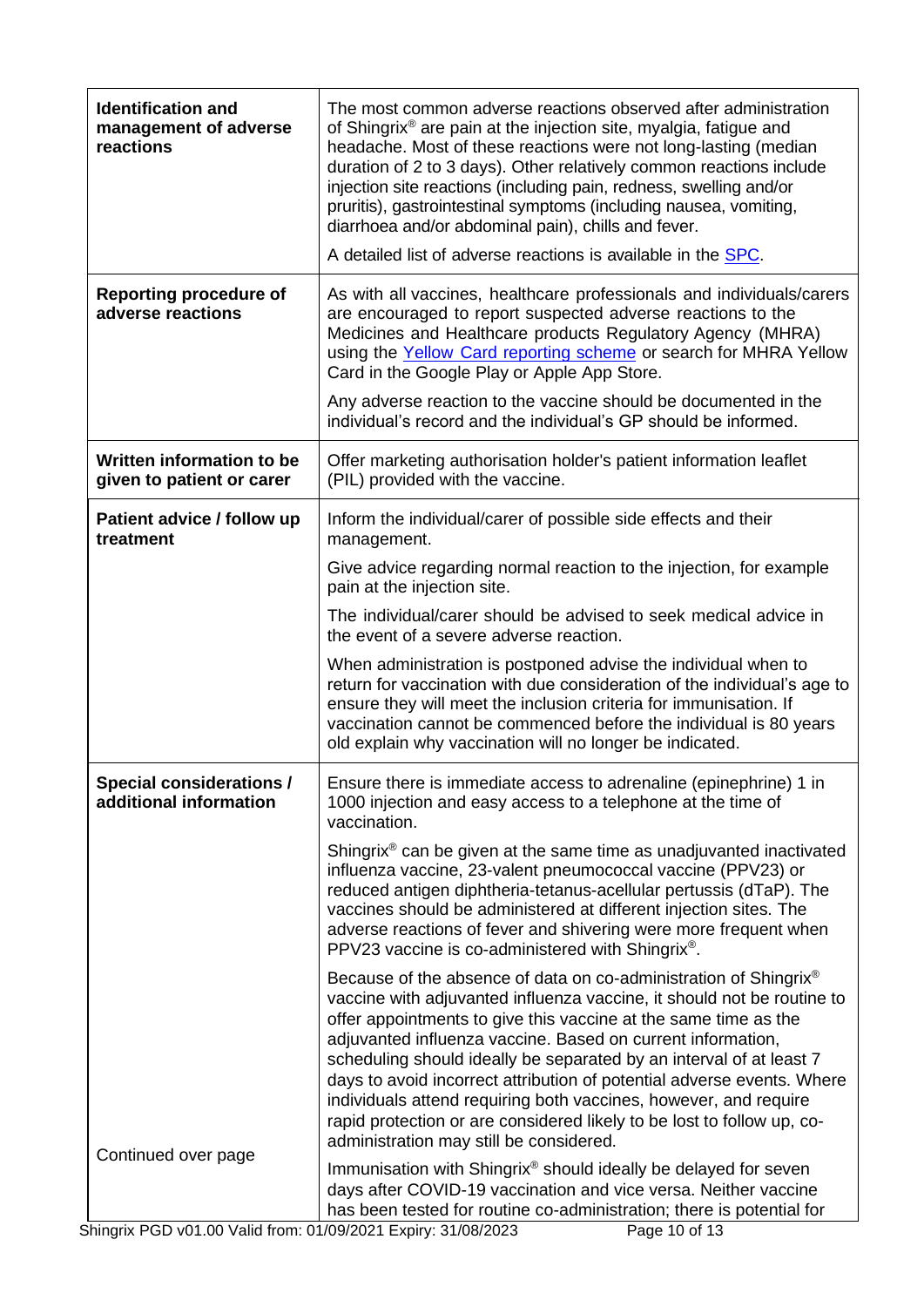| <b>Special considerations /</b><br>additional information<br>(continued) | the side effects of Shingrix® to be confused with those of COVID-19<br>vaccines. Where individuals attend requiring both vaccines, however,<br>and require rapid protection or are considered likely to be lost to<br>follow up, co-administration may still be considered.<br>As Shingrix <sup>®</sup> is an inactivated vaccine, where individuals in an eligible<br>cohort present having received another inactivated or live vaccine,<br>Shingrix <sup>®</sup> vaccination should still be considered. In most cases,<br>vaccination should proceed to avoid any further delay in protection<br>and to avoid the risk of the patient not returning for a later<br>appointment. In such circumstances, patients should be informed<br>about the likely timing of potential adverse events relating to each<br>vaccine. |  |  |
|--------------------------------------------------------------------------|----------------------------------------------------------------------------------------------------------------------------------------------------------------------------------------------------------------------------------------------------------------------------------------------------------------------------------------------------------------------------------------------------------------------------------------------------------------------------------------------------------------------------------------------------------------------------------------------------------------------------------------------------------------------------------------------------------------------------------------------------------------------------------------------------------------------------|--|--|
| <b>Record</b>                                                            | Record:<br>that valid informed consent was given<br>$\bullet$<br>name of individual, address, date of birth and GP with whom<br>$\bullet$<br>the individual is registered<br>name of immuniser<br>$\bullet$<br>name and brand of vaccine<br>$\bullet$<br>date of administration<br>$\bullet$<br>dose, form and route of administration of vaccine<br>$\bullet$<br>quantity administered<br>$\bullet$<br>batch number and expiry date<br>$\bullet$<br>anatomical site of vaccination<br>$\bullet$<br>advice given, including advice given if excluded or declines<br>$\bullet$<br>immunisation<br>details of any adverse drug reactions and actions taken<br>$\bullet$<br>supplied via PGD<br>$\bullet$                                                                                                                     |  |  |
|                                                                          | Records should be signed and dated (or a password-controlled<br>immuniser's record on e-records).                                                                                                                                                                                                                                                                                                                                                                                                                                                                                                                                                                                                                                                                                                                          |  |  |
|                                                                          | All records should be clear, legible and contemporaneous.                                                                                                                                                                                                                                                                                                                                                                                                                                                                                                                                                                                                                                                                                                                                                                  |  |  |
|                                                                          | This information should be recorded in the individual's GP record<br>and any other appropriate medical records, such as care or nursing<br>records.                                                                                                                                                                                                                                                                                                                                                                                                                                                                                                                                                                                                                                                                        |  |  |
|                                                                          | A record of all individuals receiving treatment under this PGD should<br>also be kept for audit purposes in accordance with local policy.                                                                                                                                                                                                                                                                                                                                                                                                                                                                                                                                                                                                                                                                                  |  |  |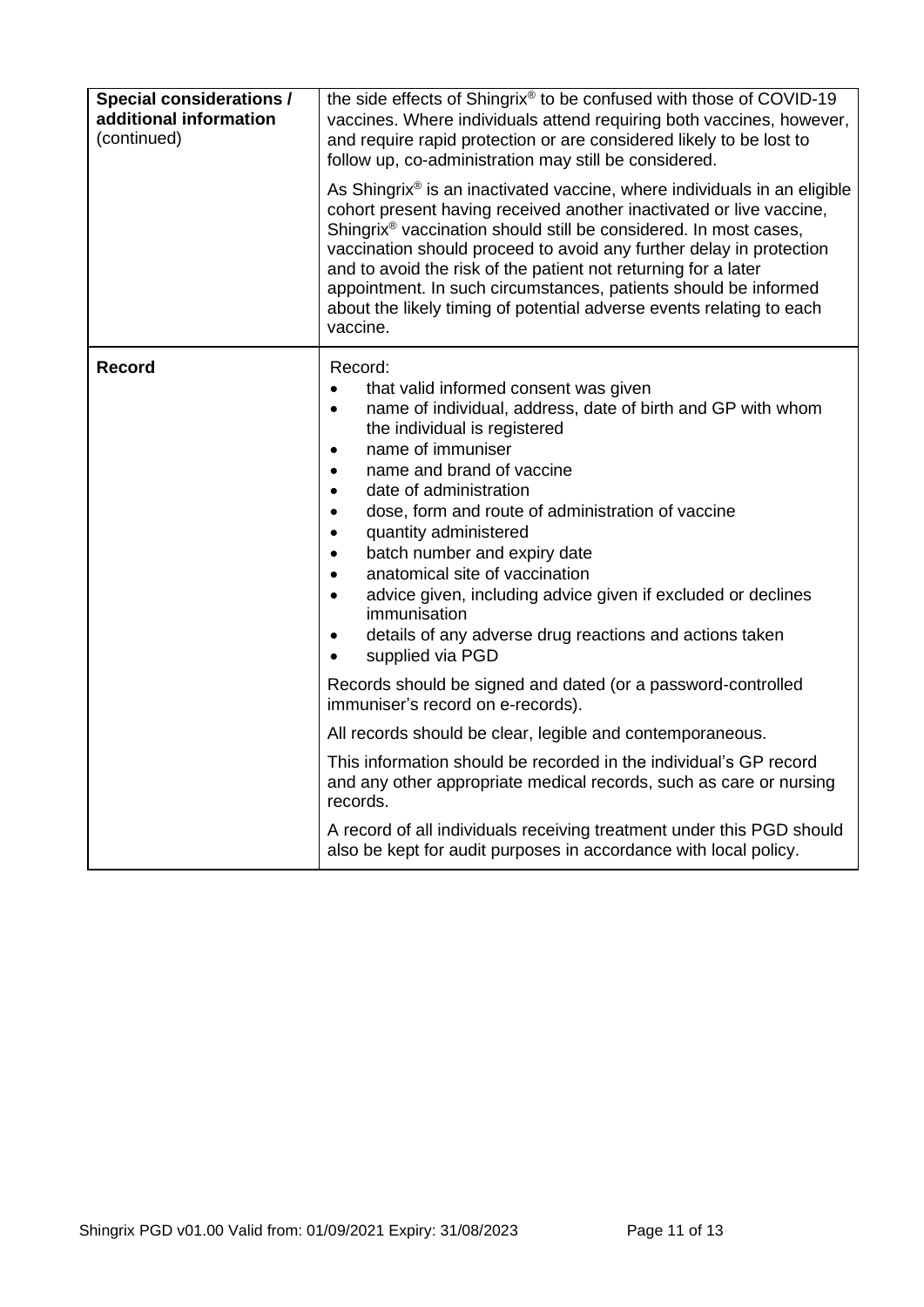# **6. Key references**

| <b>Key references</b> | <b>Shingles</b>                                                                                                                                                                                                                                                              |
|-----------------------|------------------------------------------------------------------------------------------------------------------------------------------------------------------------------------------------------------------------------------------------------------------------------|
|                       | • Shingrix <sup>®</sup> Summary of Product Characteristics. GlaxoSmithKline<br>UK. Updated 26 March 2021.                                                                                                                                                                    |
|                       | https://www.medicines.org.uk/emc/product/12054/smpc                                                                                                                                                                                                                          |
|                       | Immunisation Against Infectious Disease: The Green Book,<br>$\bullet$<br>Chapter 28a. Updated 23 August 2021.<br>https://www.gov.uk/government/collections/immunisation-against-<br>infectious-disease-the-green-book                                                        |
|                       | • Shingles: Guidance and Vaccination Programme. Updated 18<br><b>August 2021.</b><br>https://www.gov.uk/government/collections/shingles-vaccination-                                                                                                                         |
|                       | programme                                                                                                                                                                                                                                                                    |
|                       | • Shingles vaccination: Guidance for healthcare professionals. Public<br>Health England. Published 27 August 2021.<br>https://www.gov.uk/government/publications/shingles-vaccination-                                                                                       |
|                       | guidance-for-healthcare-professionals                                                                                                                                                                                                                                        |
|                       | <b>General</b>                                                                                                                                                                                                                                                               |
|                       | Health Technical Memorandum 07-01: Safe Management of<br>Healthcare Waste. Department of Health. 20 March 2013.<br>https://www.gov.uk/government/publications/guidance-on-the-safe-<br>management-of-healthcare-waste                                                        |
|                       | National Minimum Standards and Core Curriculum for<br>Immunisation Training. Published February 2018.<br>https://www.gov.uk/government/publications/national-minimum-<br>standards-and-core-curriculum-for-immunisation-training-for-<br>registered-healthcare-practitioners |
|                       | NICE Medicines Practice Guideline 2 (MPG2): Patient Group<br>٠<br>Directions. Published March 2017.<br>https://www.nice.org.uk/guidance/mpg2                                                                                                                                 |
|                       | NICE MPG2 Patient group directions: competency framework for<br>health professionals using patient group directions. Updated March<br>2017.<br>https://www.nice.org.uk/guidance/mpg2/resources                                                                               |
|                       | <b>PHE Immunisation Collection.</b><br>$\bullet$                                                                                                                                                                                                                             |
|                       | https://www.gov.uk/government/collections/immunisation                                                                                                                                                                                                                       |
|                       | PHE Vaccine Incident Guidance.<br>https://www.gov.uk/government/publications/vaccine-incident-<br>guidance-responding-to-vaccine-errors                                                                                                                                      |